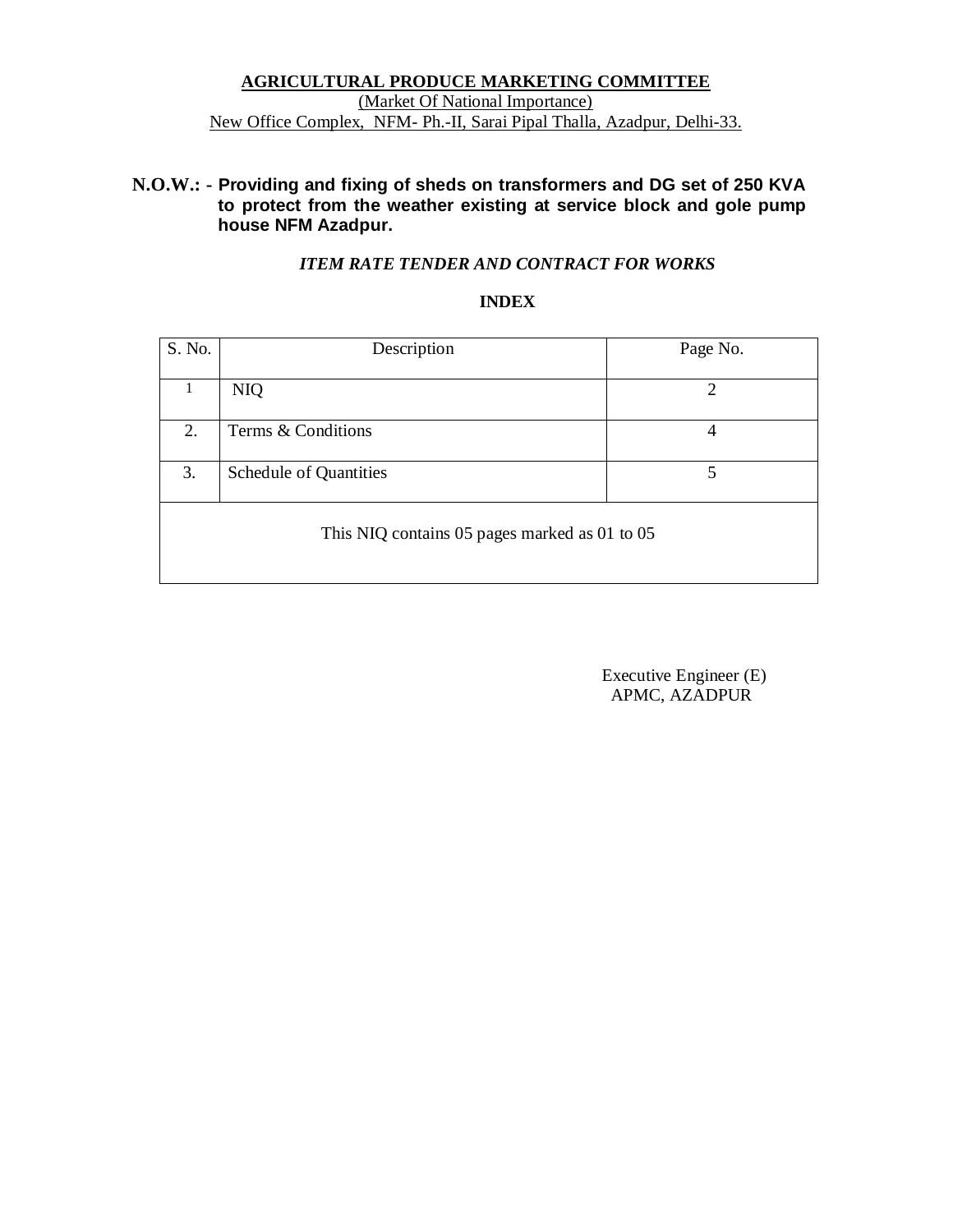## *Agricultural Produce Marketing Committee*

**Market of National Importance (Govt. of NCT. of Delhi) Office Complex (MNI), NFM, PH-II, Sarai Pipal Thalla, Azadpur, Delhi-110033 Phone No. 27401086-88, 27401009 .Fax No.27691703**

No. 27/APMC/ED(E)/EE/21-22/ Dated:-

#### NOTICE INVITING QUOTATION

Sealed quotations as detailed below are invited for the under mentioned work on behalf of Secretary, Agricultural Produce Marketing Committee, Azadpur, upto 2.30 p.m. on date indicated below from the eligible contractors, who have adequate past experience of the works for work and completed successfully at least three works and magnitude equivalent to the 40% of the estimated cost or two works of 60% of estimated cost or one work of 80% of estimated cost as during the last seven years. The quotations shall be opened on the same day at 3.00 p.m. in the office Of Secretary, APMC (MNI), New Office Complex, NFM Phase.-II, Sarai Pipal Thalla, Azadpur, Delhi-33 in the presence of the quotationers or their authorized representatives who may like to attend. Quotations received after the prescribed time and date shall not be considered.

| S.No | Name of works                                                                                                                                                                                              | <b>Estimated</b><br>Cost (Rs.) | <b>Earnest</b><br><b>Money</b><br>(Rs.) | Cost of<br><b>Ouotati</b><br>ons<br>(Rs.) | Time of<br>Completi<br>on | Last date<br>of issue of<br>quotations<br><b>Papers</b> | <b>Last Date</b><br>of receipt<br>& opening<br>оf<br>quotations |
|------|------------------------------------------------------------------------------------------------------------------------------------------------------------------------------------------------------------|--------------------------------|-----------------------------------------|-------------------------------------------|---------------------------|---------------------------------------------------------|-----------------------------------------------------------------|
| -1   | Providing & fixing<br>sheds<br>Ωf<br><sub>on</sub><br>transformers<br>and<br>DG set of 250 KVA<br>to protect from the<br>weather existing at<br>service block and<br>gole pump house<br><b>NFM Azadpur</b> | $1,92,365/-$                   | $1,925/-$                               | $500/-$                                   | Month                     | 04.04.22                                                | 05.04.22                                                        |

The earnest money and tender cost as indicated above shall have to be deposited by the quotationers along with the application for issue of quotation by a Bank Draft or Pay Order in favour of APMC, Azadpur. The quotations must mention on their envelopes the name of the work and details of the earnest money etc. The quotations of the contractors, who do not deposit the earnest money in the prescribed manner, shall be summarily rejected.

The quotations forms and other contract conditions can be obtained from the office of the undersigned by the firms themselves or their representative duly authorized on Rs. 10/ stamp paper on any working day upto the last date of issue of tenders as indicated above till 1.00 P.M. on furnishing receipt of tender cost to be deposited in Cash (non-refundable) and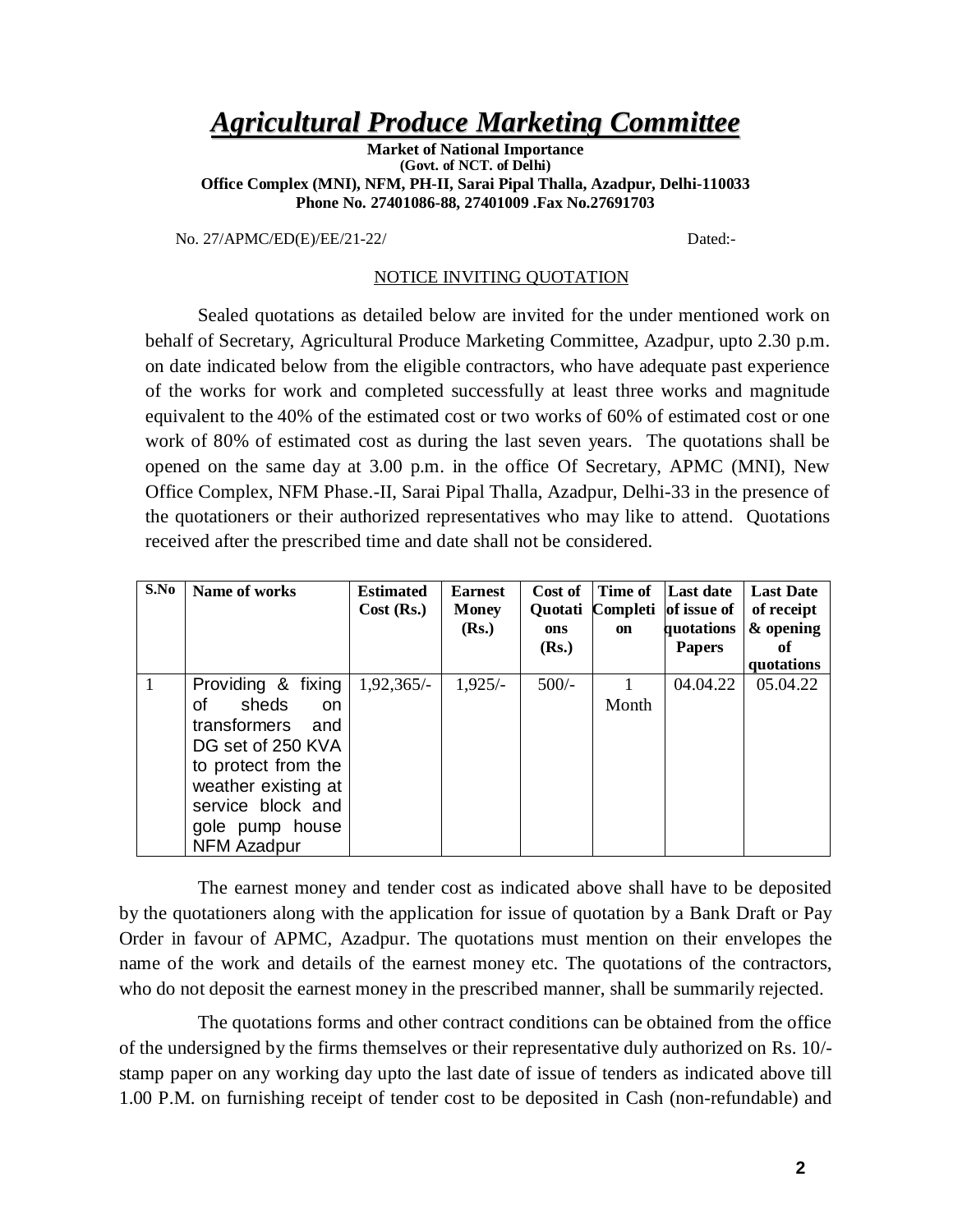earnest money as specified above, PAN / GST registration Copy, experience of having completed successfully at least one work and magnitude equivalent to the value of estimated cost of works as mentioned above, are to be shown before the issue of tender/quotations documents and attested true copies of the same are to be enclosed with the request for issue of tender/ quotations documents.

The quotations documents including schedule of quantities, drawing and other details of work can be seen in the office of the undersigned on any working day before applying for the issue of tender.

The NIQ can be seen on web-site www.apmcazadpurdelhi.com / www.delagrimaket.org The agencies downloading quotation papers from website will have to submit offers in two packet system consisting earnest money along with certificates in support of eligibility in one envelop Marked 'A' while tender form/price bid shall be placed in another envelope subscribed as annexure 'B'. Both these above sealed envelopes shall be kept in separate bigger size sealed packet mentioning name of work, NIT No. and due date of opening otherwise tenders shall be treated as invalid  $\&$  rejected. The price bid of agencies which does not qualify in eligibility criteria shall not be opened and decision of competent authority shall be final and binding upon all parties. APMC reserves the right to reject any or all the tenders without assigning any reason.

> Executive Engineer APMC, AZADPUR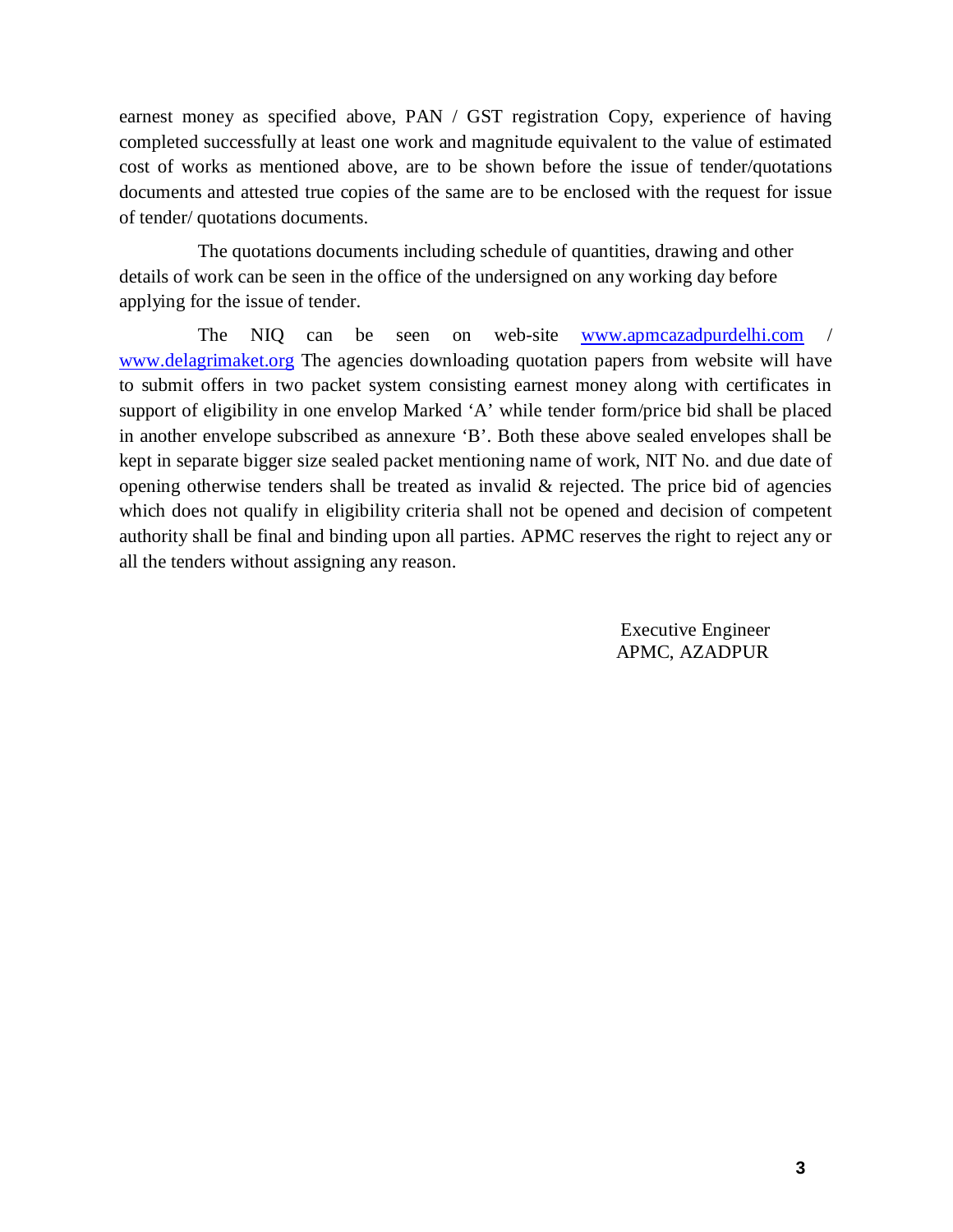### Terms & Conditions

- 1. The rates quoted should be inclusive of GST and other levies and duties on the price of the materials and nothing extra on this amount shall be payable by the department.
- 2. The contractor shall make his own arrangement at his own cost for electric/general tools and plants required for the work.
- 3. The rates quoted shall be stand valid for 90 days.
- 4. All material to be used on this work by the contractor shall be got approved form the Engineer-in –Charge before installation at site
- 5. Loss of life/damages/accidents etc. shall be the sole responsibility of the contractor and no compensation shall be payable by the department
- 6. Watch and ward of the material upto commissioning and final handing over to department will be the responsibility of the firm. Nothing extra shall be paid
- 7. The work shall be carried out strictly as per General condition of contract for CPWD 2014

 Executive Engineer APMC, AZADPUR